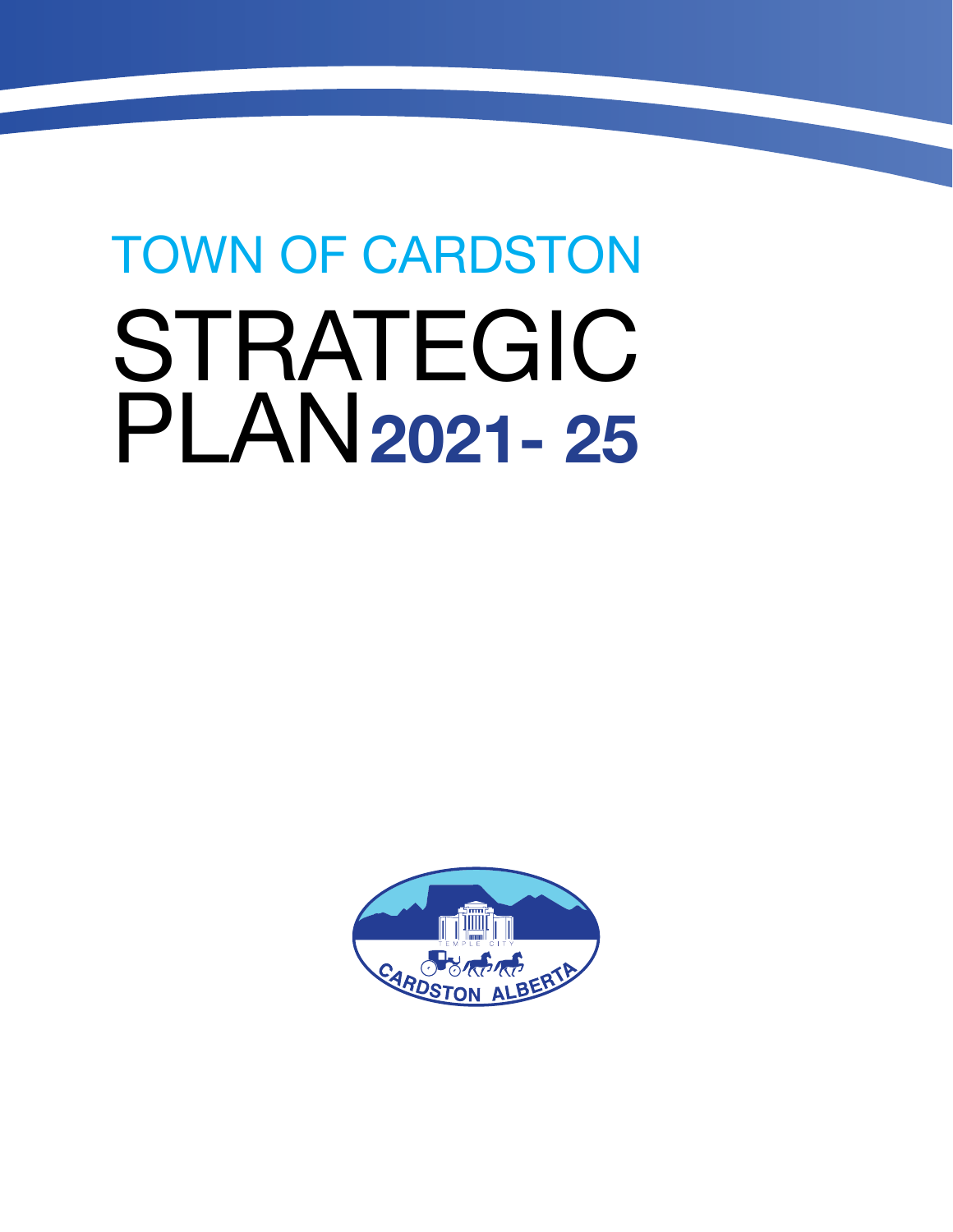

### **Where the Wagons Rolled to Rest**

In 1887, Charles Ora Card led one of the last wagon train migrations of the century from Utah to the Lee Creek Valley where they established a new settlement with his namesake. This group of pioneers introduced a revolutionary method of irrigation to the region that transformed the arid prairies into productive farmland. Today, Cardston is the business hub for farming and ranching in the Southwest corner of the province, and home of the magnificent Cardston Alberta Temple, built by the pioneer settlers.

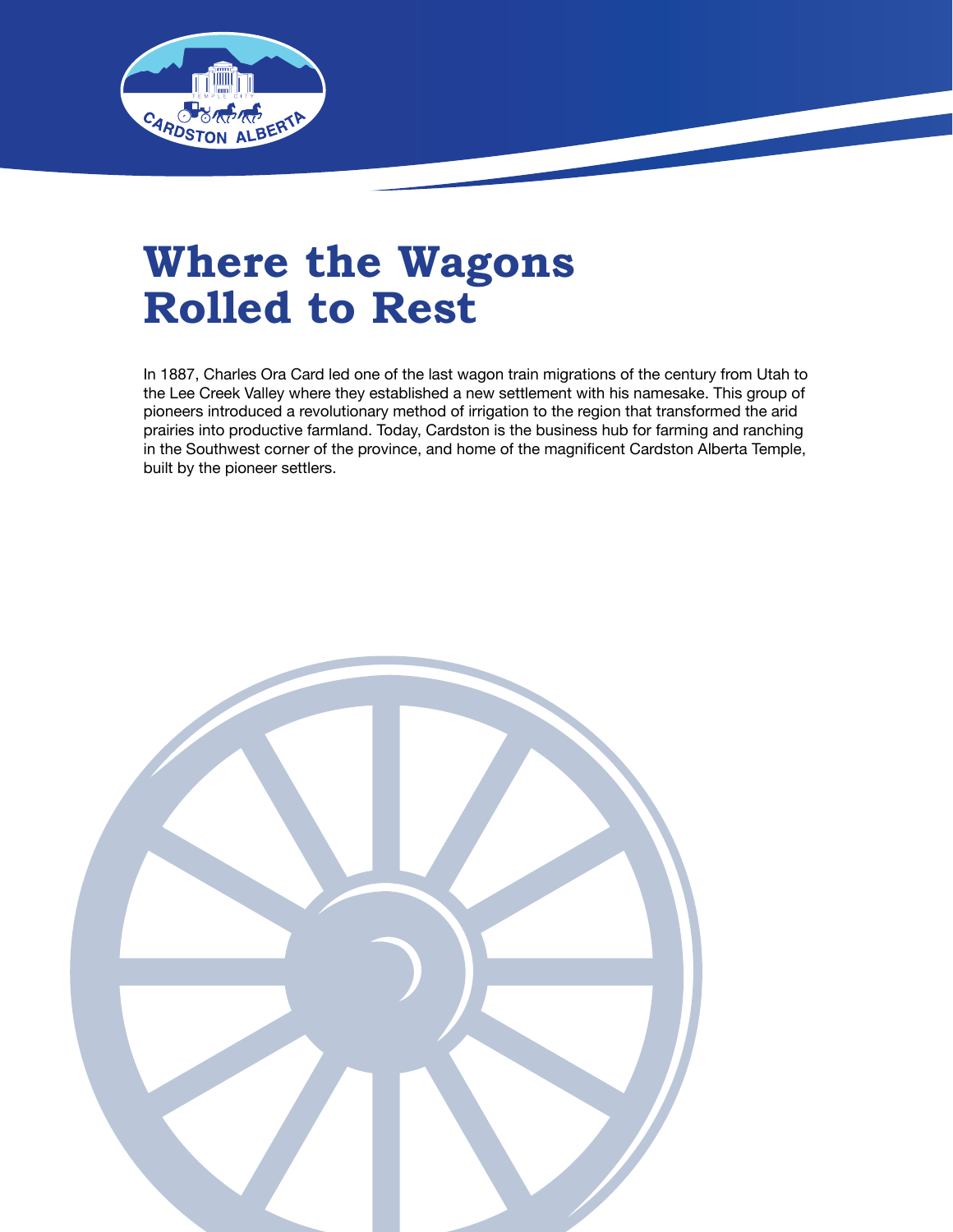

# **Our Community Vision**

Cardston: a safe, inclusive, family-oriented community seeking vibrant, healthy, and sustainable opportunities for current and future generations.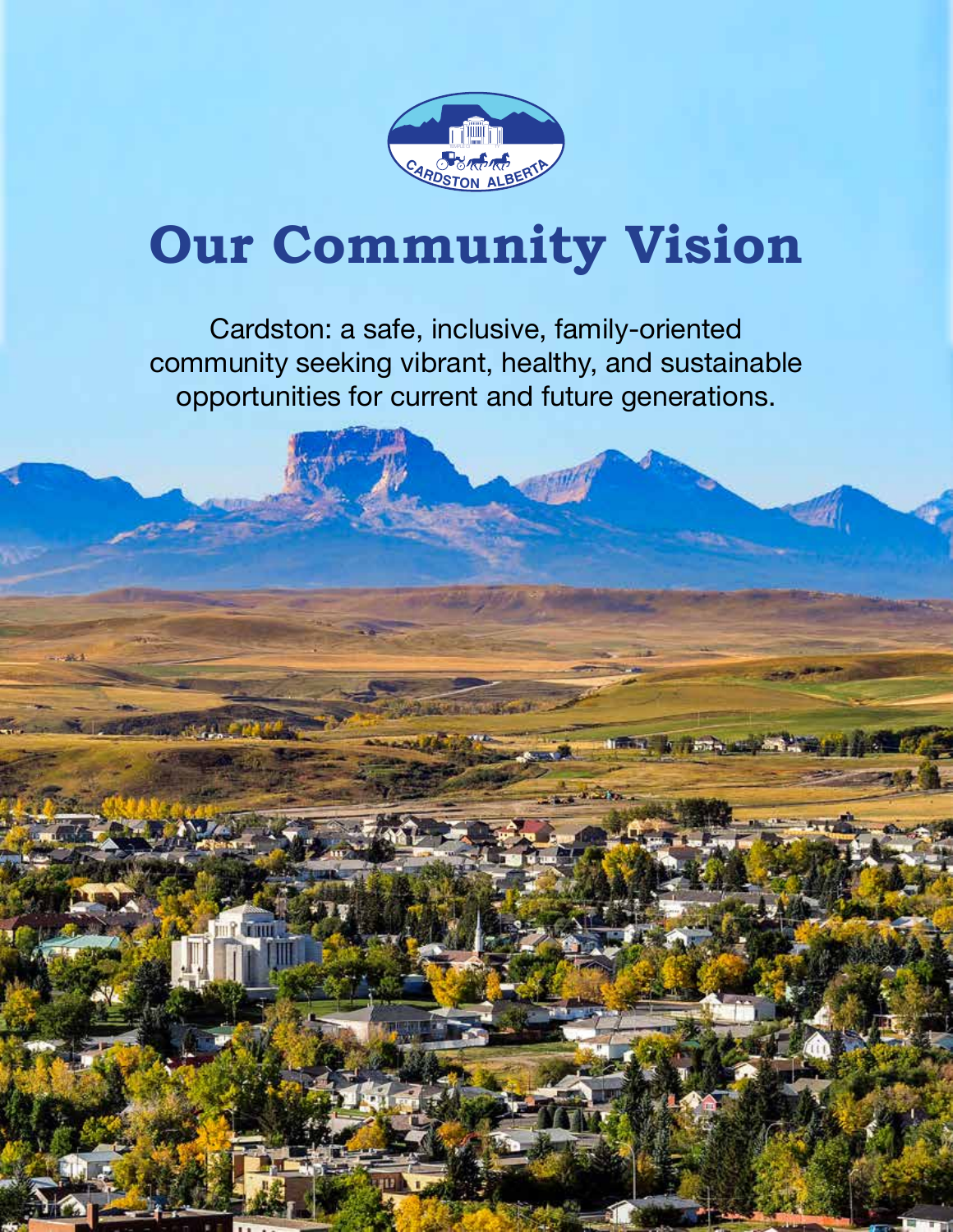

### **Mission**

Through responsible governance, the Town of Cardston provides effective municipal services for the benefit of the residents of Cardston.



### **Values**

- Honesty & Integrity
- Teamwork
- Pride in our community
- A positive attitude and creativity
- Accountability & Dedication
- A safe, family-oriented community
- Wise stewardship of our resources
- Respect and Compassion for everyone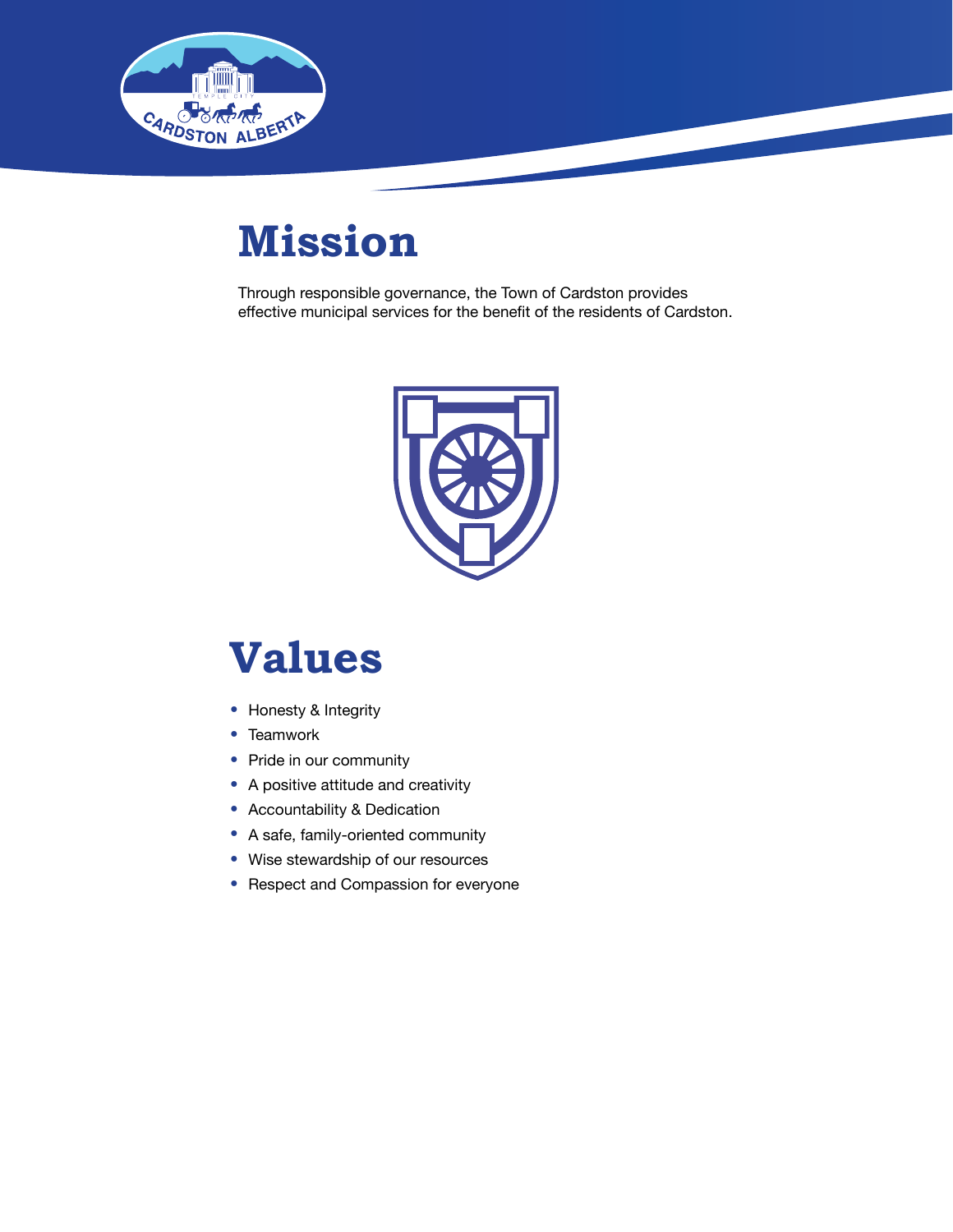### **Values Reflected in Cardston's Coat of Arms**

### **RESPECT AND COMPASSION FOR EVERYONE**

### **PRIDE IN OUR COMMUNITY**

The gold background symbolizes the town's agricultural success. The carriage wheel refers to the settlers' travel by wagon train, and also to the town's Remington Carriage Museum. The blue band and white rectangles represents the water of Lee Creek used in irrigation canals and the communities serviced by the said canals. As well, the rectangles evoke playing cards, and thus represent the Card family, the leading family of the original settlers, and make a canting reference to the town's name.

### **HONESTY & INTEGRITY**

"Trust Endures" The idea of trust enduring refers to the people's faith in God.

#### The weasel represents the Kainai (Blood Tribe) of the Blackfoot Confederacy, traditionally known as the "Weasel People" ("Aapaitsitapi").

It acknowledges that Cardston is located on part of the traditional Blackfoot territory. The wild rose is the provincial flower.



### **ACCOUNTABILITY & DEDICATION**

The mountain acknowledges that Cardston is located on part of the traditional Blackfoot territory, all of which can be seen from Chief Mountain (Ninaistako).

### **TEAMWORK**

The Rocky Mountain Elk is the state animal of Utah, where the Church of Jesus Christ of Latter-day Saints is headquartered. It symbolizes the church's support for the initial settlers' activities, including the building of a golddecorated temple.

### **WISE STEWARDSHIP OF OUR RESOURCES**

The wild rose is Alberta's provincial flower, and cottonwood trees stabilize local creek beds.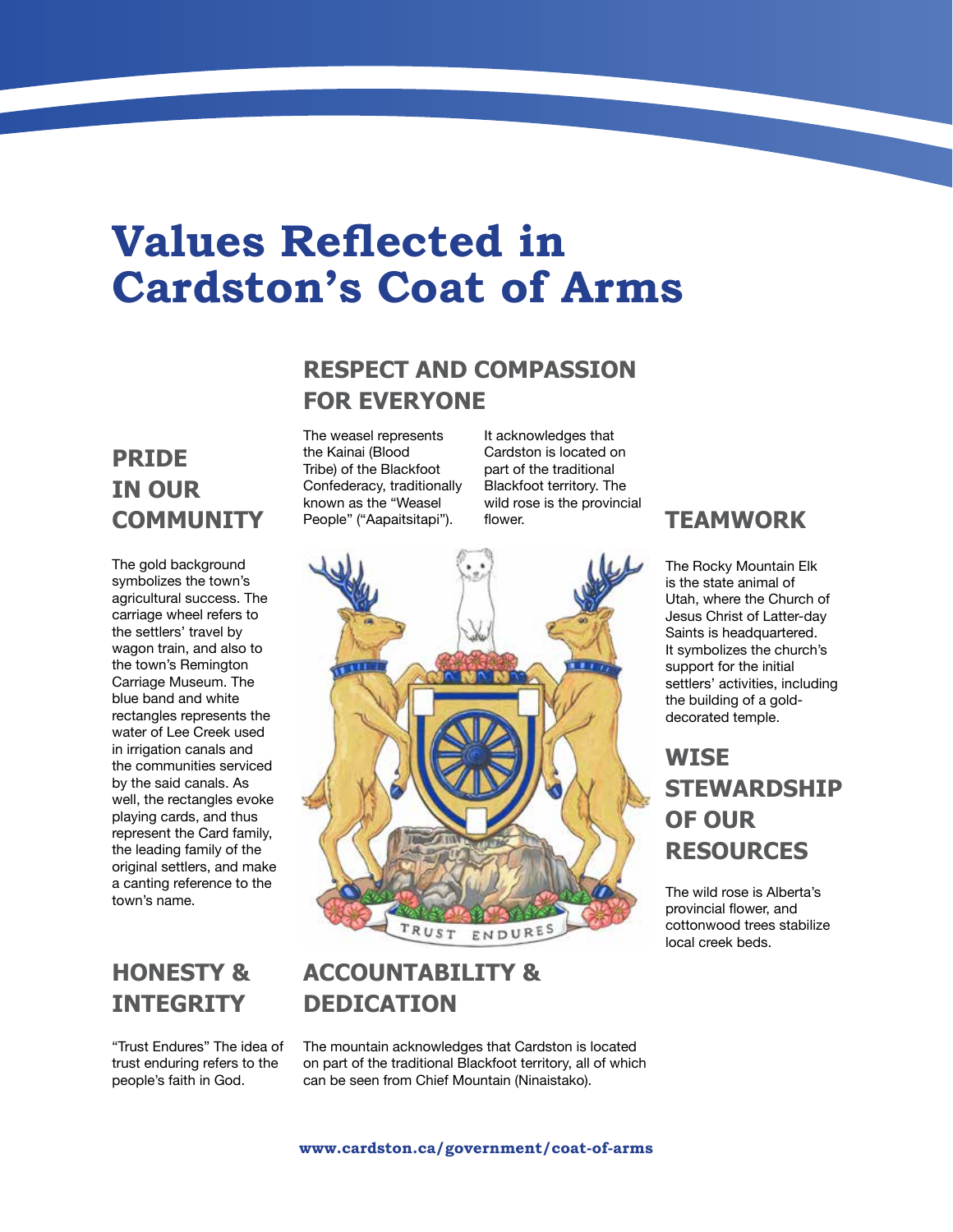

### **Strategic Goals To 2025**

Strategic goals are higher order objectives that must be accomplished for success of the vision; goals emphasize specific areas of focus over four years. Strategic goals are not comprehensive of all that we do, but highlight where focus is required.

Outcomes are a description of the end result of what will occur when a goal is reached. Strategic initiatives are higher-level actions that move us toward the achievement of a goal.

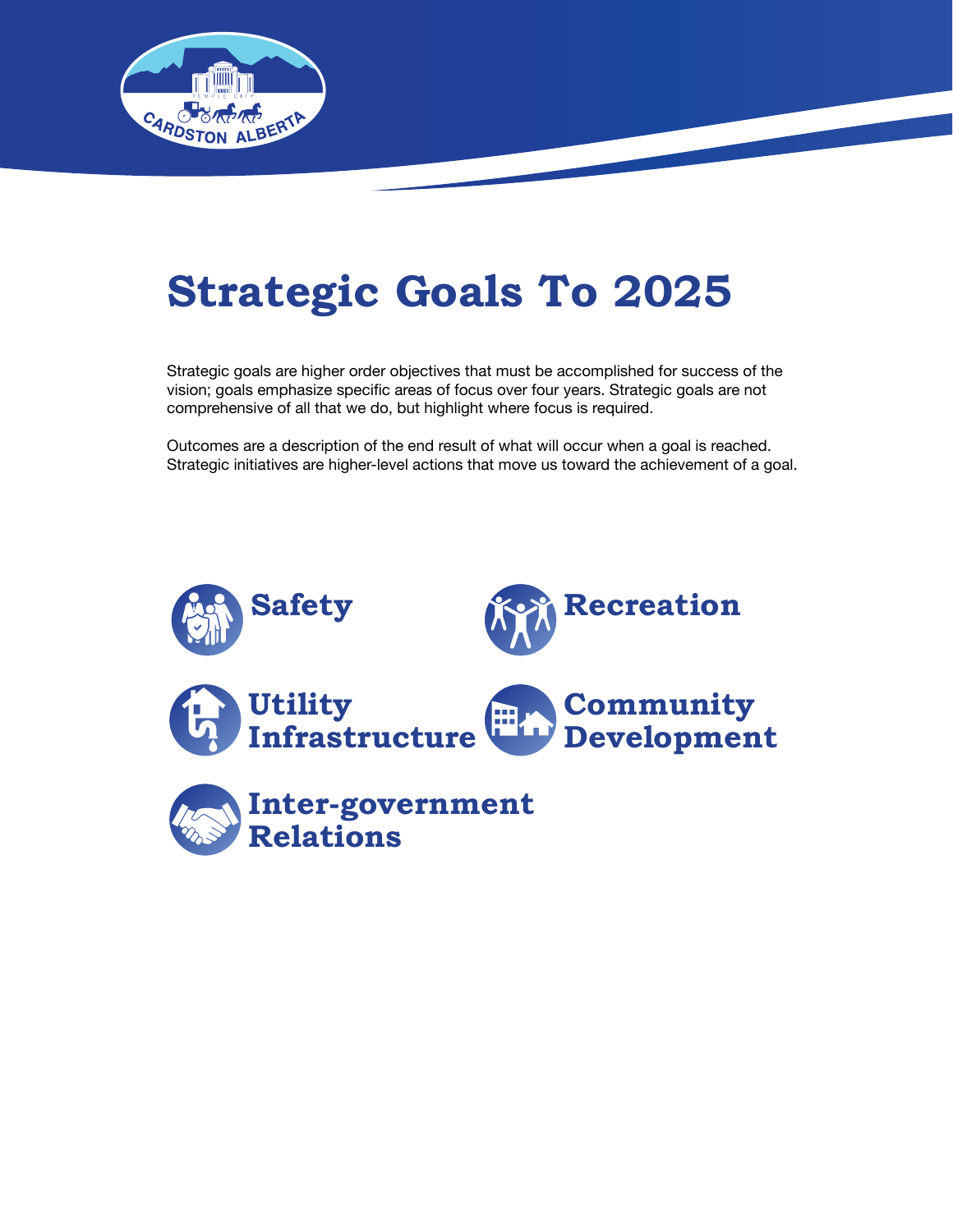

### **Safety**

#### **GOAL**

IMPROVE BOTH THE PERCEPTION AND REALITY OF SAFETY CONCERNS FOR THE RESIDENTS, BUSINESSES AND VISITORS THROUGHOUT ALL AREAS OF THE **COMMUNITY** 

#### **OUTCOME**

Support the work of the RCMP in the community by facilitating initiatives that increase public safety in all areas of the community. Continually work with community stakeholders to strengthen and maintain programs such as Citizens on Patrol and Block Parent. Work with the downtown businesses and with Town policy to implement "crime reduction by environmental design" strategies. Work with RCMP, CPO and volunteers to enhance visibility of enforcement in the downtown core and parks system to improve safety and perceived safety.

- Facilitate greater understanding with Council and the general public on the roots of the vagrancy issue, and the challenges associated with improving the vagrancy situation.
- Host meetings with relevant stakeholders regarding the vagrancy issue. This includes RCMP, AHS, Blood Tribe Council, Municipal department coordinators, enforcement, etc.
- Develop a Main Street redevelopment plan with a focus on the following areas:
	- \* Safety via environmental design;
	- \* Pedestrian safety via improved pedestrian corridors, lighting and controls;
	- $*$  Traffic safety via improved lighting and traffic control devices;
	- $*$  Fire hydrant and fire flows improvement;
	- $*$  Other utility / infrastructure related items as discussed in that respective section.
- Review bylaws and policy (and amend where required) related to unsightly premises and graffiti.
- Work with RCMP and CPO to increase foot traffic and visibility on Main Street during business hours.
- Look at the implementation and/or enhanced support of community safety initiatives such as COP and Block Parent.
- Review the design of pathways and park / playground areas to consider safety by environmental design. Seek improvements where needed.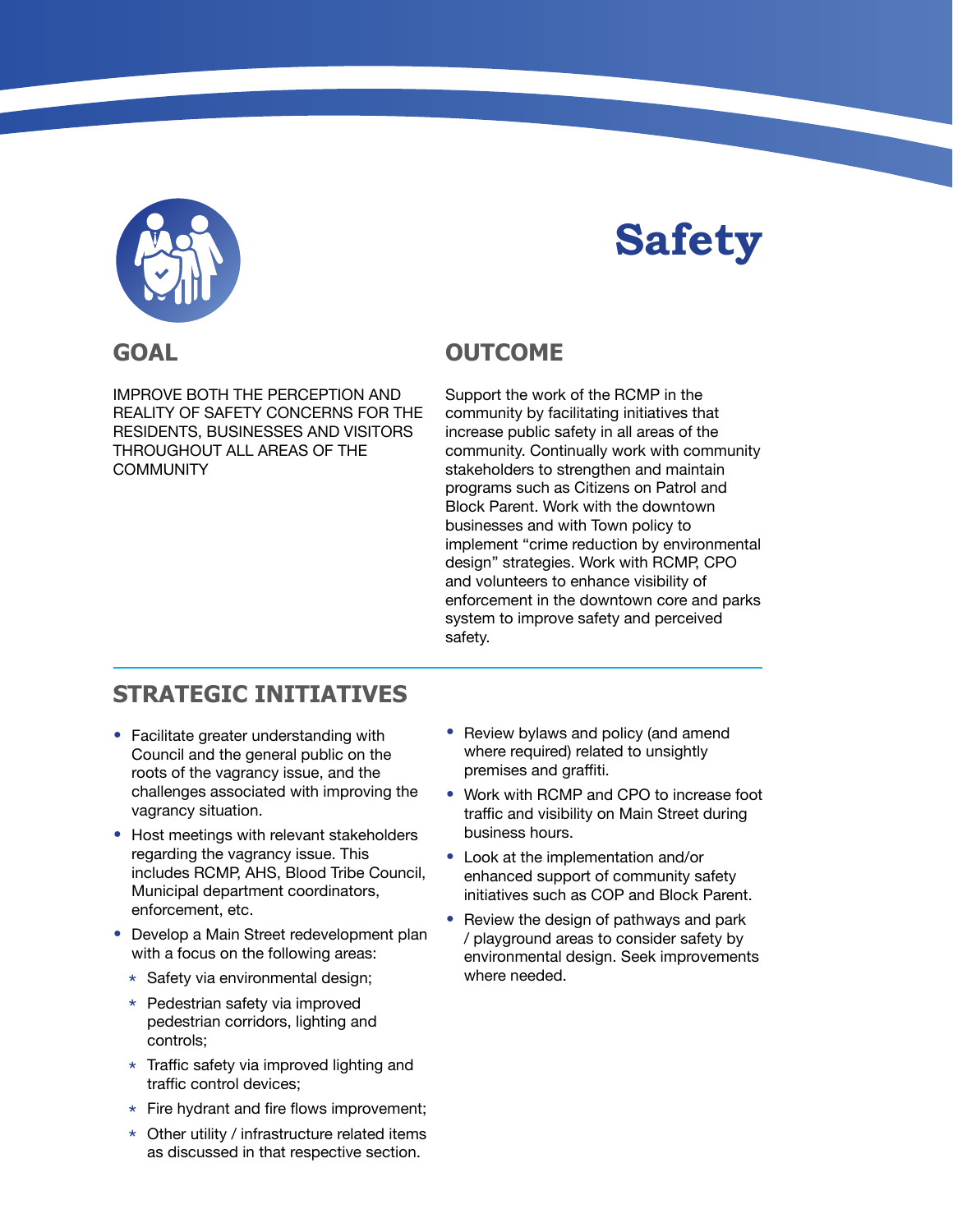



**GOAL**

### **Recreation**

### **OUTCOME**

MAINTAIN EXISTING INFRASTRUCTURE WHILE ENHANCING RECREATION FACILITIES, OPPORTUNITIES AND PROGRAMMING

Continue to improve and update the recreation master plan including golf course assets. Establish effective and ongoing ways to receive valuable input from the community regarding recreation needs. Establish better processes / protocols for the engagement of community champions, committee ideas and other inputs.

- Improve the communication interface between the community, parks & recreation committee, Administration and Council to better facilitate community champions and new recreation ideas. Work toward new policy or protocol as a deliverable.
- Do a high level plan of all current redevelopment ideas for the creek valley including dog park, disc golf, bike park, and walking / biking trails, Lions Park. Engage with stakeholders including Westwind School Division.
- Work toward getting new golf course clubhouse operational by 2023 season.
- Do an analysis of all existing programming and facility capacity to ensure high utilization.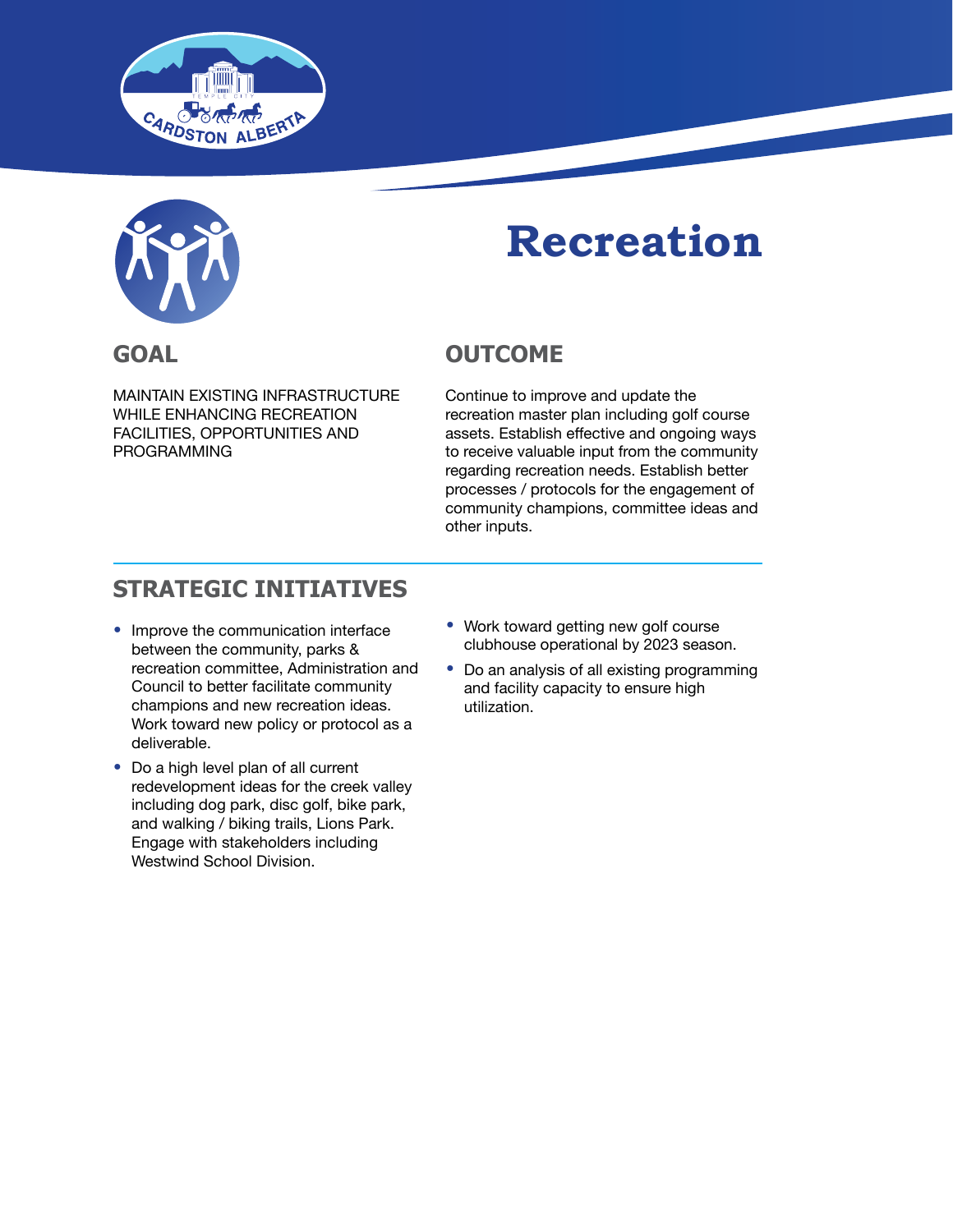

## **Utility Infrastructure**

#### **GOAL**

WELL-PLANNED AND MAINTAINED MUNICIPAL INFRASTRUCTURE

#### **OUTCOME**

Enhance and protect the community by continuing to pursue asset management best practice including the update of the infrastructure master plan. Plans will be in place for infrastructure improvements in the downtown core including water, storm and fire suppression. Using utility rates, grants and taxes, work to maintain healthy reserve accounts for future infrastructure replacement.

- Update to the Infrastructure Master Plan in 2022.
- In addition to the items of the main street redevelopment plan (mentioned in the "safety" category), also analyze improvements to overland drainage, fire suppression, water, sanitary sewer, storm sewer, walkways and paving.
- Continue to develop asset management program with the initial focus on water, wastewater, and roads.
- Investigate options for partnerships with new residential and commercial developers.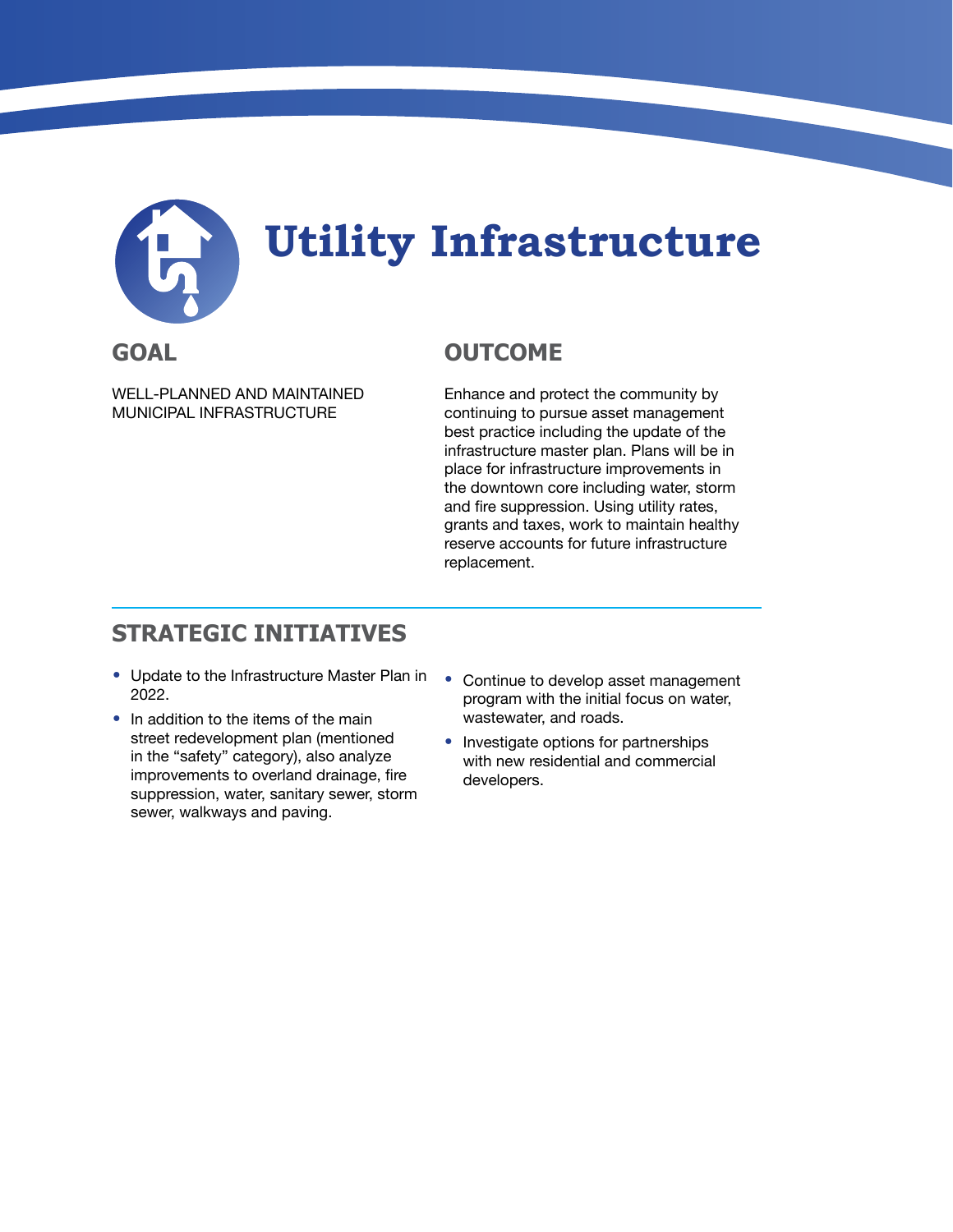



#### **GOAL**

ENHANCE CARDSTON'S POSITION AS A GREAT PLACE TO VISIT, LIVE, WORK AND INVEST

### **Community Development**

### **OUTCOME**

Review the Town's involvement in development of land for housing or business. Look at Town investment from a "return on investment" perspective including both financial and social benefit. Determine appropriate partnerships for projects such as fiber to the home and industrial & residential development.

- Investigate and consider bylaws and strategies from other municipalities regarding development cost sharing, community development corporations, and tax incentive programs.
- Formalize the west industrial area sale and development plan.
- Investigate logistics and costs of historical signage on main street (downtown core) buildings.
- Perform an analysis of the activities, facilities or events that are driving economic activity. This can be used to guide future support and investment.
- Develop a new community tourism marketing initiative to attract travelers, particularly as travel begins to open back up post covid-19.
- Review the role and health of local and regional industry stakeholders including the Economic Development & Tourism Committee, Chamber of Commerce, REDAS. Look to help and increase support where appropriate.
- Formalize design, costs and plan for deployment of fibre optic capability to all areas of the Town. Seek funding and partners.
- Explore the future position of the Town on the matter of prohibition.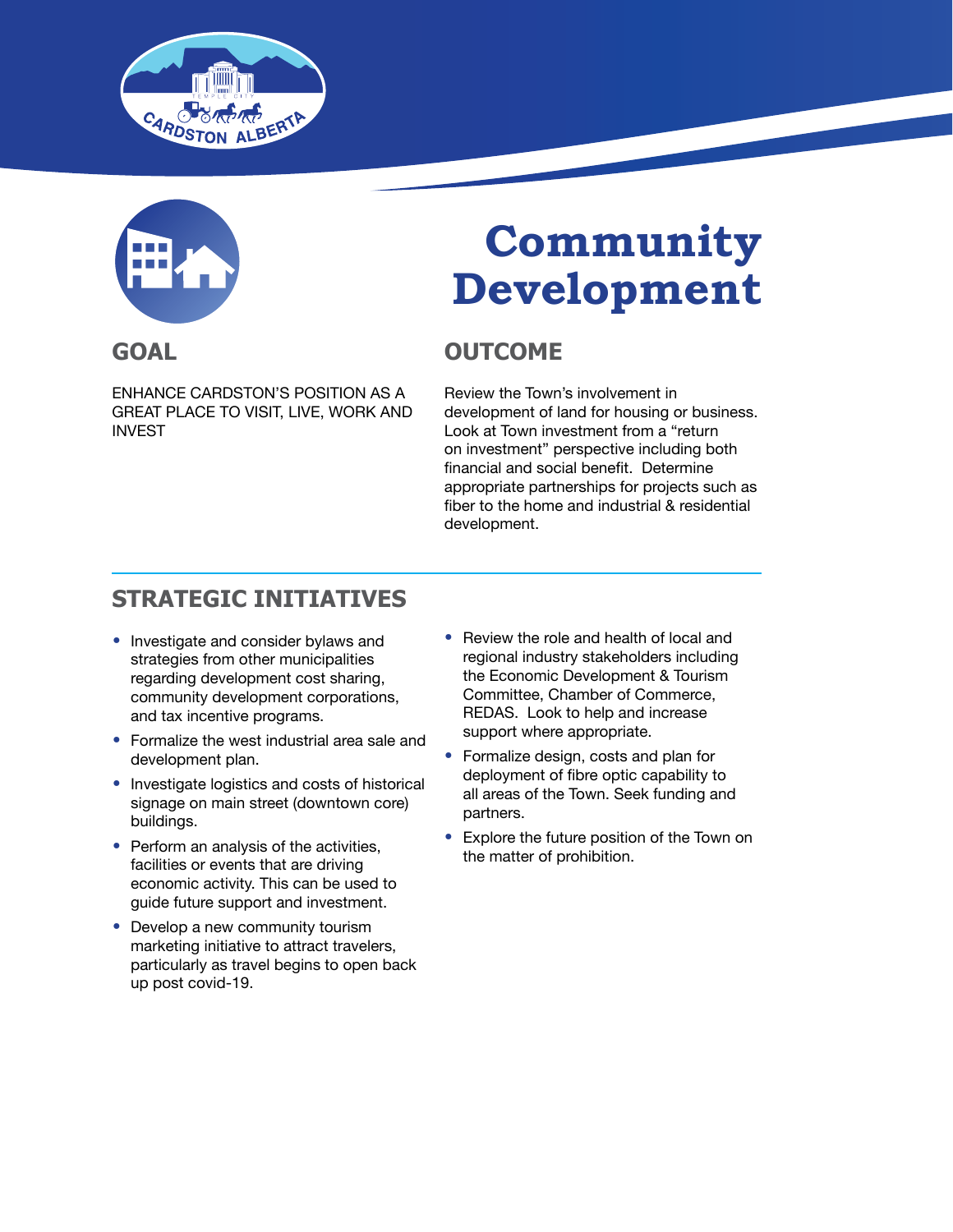

### **Inter-governmental Relationships**

#### **GOAL**

FOSTER A RESPECTFUL AND MUTUALLY BENEFICIAL RELATIONSHIP WITH THE BLOOD TRIBE, CARDSTON COUNTY, AND PROVINCE

#### **OUTCOME**

Maintain constructive dialogue with the County on the ICF and other matters of mutual interest. Develop through committee, or other means, a method of establishing communication with Blood Tribe Chief and Council in order to effectively work on matters of mutual interest. Develop a method for consistent and relevant input and collaboration with First Nation residents, and Blood Tribe neighbours. Maintain a respectful working relationship with the Province of Alberta including departments such as Municipal Affairs and all grant-issuing departments.

- County:
	- \* Finalize water agreement;
	- \* Commence joint donation committee in 2022;
	- \* Meet as ICF committee annually.
- Blood Tribe:
	- \* Develop Memorandum of Understanding similar to Lethbridge;
	- \* Work toward development of Truth and Reconciliation Committee;
	- \* Council to review all recommendations from T&R commission to determine what applies to Town of Cardston;
	- \* Maintain and enhance culturally appropriate learning opportunities for Council, Staff and residents.
- Province:
	- \* Seek opportunities to send the position of council on important matters to provincial ministries.